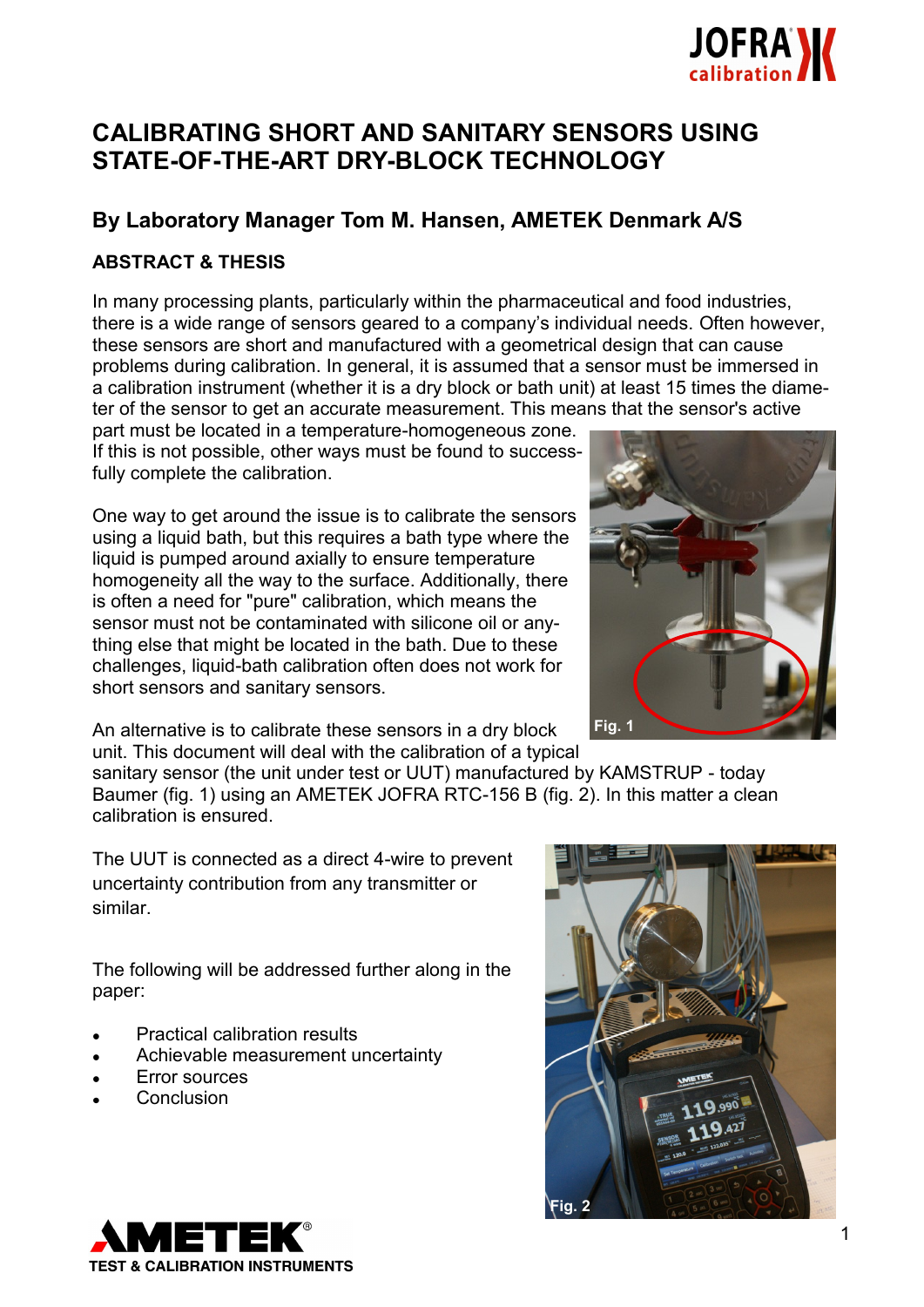# **CALIBRATION OF THE UUT IN THE LIQUID BATH**

The sanitary sensor will be calibrated in a liquid bath at two temperatures, which represent some outlying areas of application - in this case -10 and 120°C. Since liquid bath calibration is deemed to be almost perfect, the results from this calibration will form the "standard" when the calibration is subsequently repeated using the RTC-156 B dry block calibrator. In broad terms, a direct comparison will be made between the UUT (dry block) minus the UUT (liquid bath).

The UUT was immersed until the underside of the flange just touched the liquid surface (fig. 3). Silicone oil (high temperature) and ethanol (low temperature) were used during the calibration. All measurements were repeated three times to assess repeatability, which is a parameter of the total uncertainty.

It should be noted that there was long stability times before the measurements were performed, since it takes a relatively long time before the large thermal mass in the liquid bath has found its equilibrium. The



following measurements were made after approximately 45 minutes.

# **Results at nominal temperature 120°C**

Kamstrup Model 8142 B Class **Sensor immersed to liquid surface**

| OCHSOF INITIO SCU to HUUTU SUNUCC |          |                   |                  |               |  |  |  |  |
|-----------------------------------|----------|-------------------|------------------|---------------|--|--|--|--|
|                                   | UUT      |                   |                  |               |  |  |  |  |
| t(ref) bath                       | read     | UUT               | <b>Deviation</b> | Specification |  |  |  |  |
| r°C1                              | [Ohm]    | <b>IEC751 PCI</b> | r°C1             | r°C1          |  |  |  |  |
| 119,838                           | 145,8243 | 119.356           | -0.482           | 0,899         |  |  |  |  |

## **Results at nominal temperature -10°C**

Kamstrup Model 8142 B Class

**Sensor immersed to liquid surface**

| t(ref) bath | UUT<br>read  | UUT               | <b>Deviation</b> | <b>Specification</b> |
|-------------|--------------|-------------------|------------------|----------------------|
| r°Cì        | <b>[Ohm]</b> | <b>IEC751 PCT</b> | r°C1             |                      |
| -9.966      | 96.0885      | -9.993            | -0.027           | 0.350                |



The liquid calibration results initially appeared to be at the same level and within the Class B specifications. More on this topic will be provided later in the paper.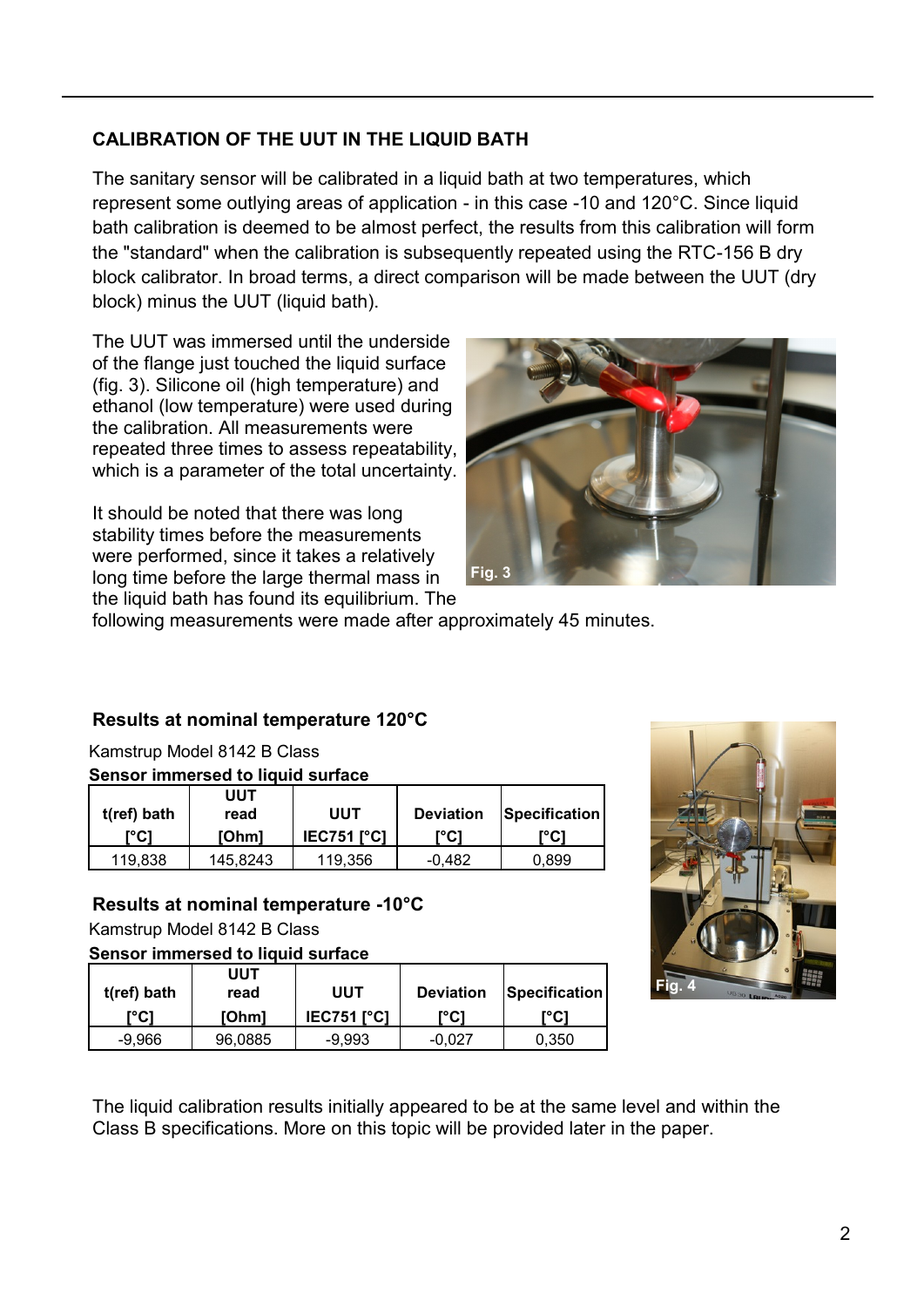# **CALIBRATION OF THE UUT IN DRY BLOCK MODEL RTC-156 B**

In this case, the dry block calibration insert (fig. 5) used is "Application kit for sanitary sensors", which can be seen in fig. 5. Similarly, the reference sensor type used is a cable model of the STS-030 with the short-sensing element, so that reference can be located at the same level as the UUT (fig. 6 -8).

The UUT was connected directly with a 4-wire to the calibrator UUT measurement input, and the reference sensor was connected to the reference entrance on the front. Just as during the liquid bath calibration, all of the measurements were also again repeated three times.







# **Results at nominal temperature 120°C:**

## Kamstrup Model 8142 B Class

#### **Sensor without insulation**

| t(ref) bath<br>r°C1 | UUT<br>read<br>[Ohm] | UUT<br>$IEC751$ $[^{\circ}C]$ | <b>Deviation</b><br>୮°Cነ | <b>Specification</b><br>r°C1 |
|---------------------|----------------------|-------------------------------|--------------------------|------------------------------|
| 119.996             | 145.421              | 119.421                       | $-0,575$                 | 0,900                        |

## **Results at nominal temperature -10°C:**

## Kamstrup Model 8142 B Class

#### **Sensor without insulation**

| t(ref) bath<br>r°C1 | UUT<br>read<br>[Ohm] | UUT<br>$IEC751$ $[^{\circ}C]$ | <b>Deviation</b><br>r°C1 | <b>Specification</b><br>r°C1 |
|---------------------|----------------------|-------------------------------|--------------------------|------------------------------|
| $-10,003$           | 96,0993              | $-9.966$                      | 0.037                    | 0,350                        |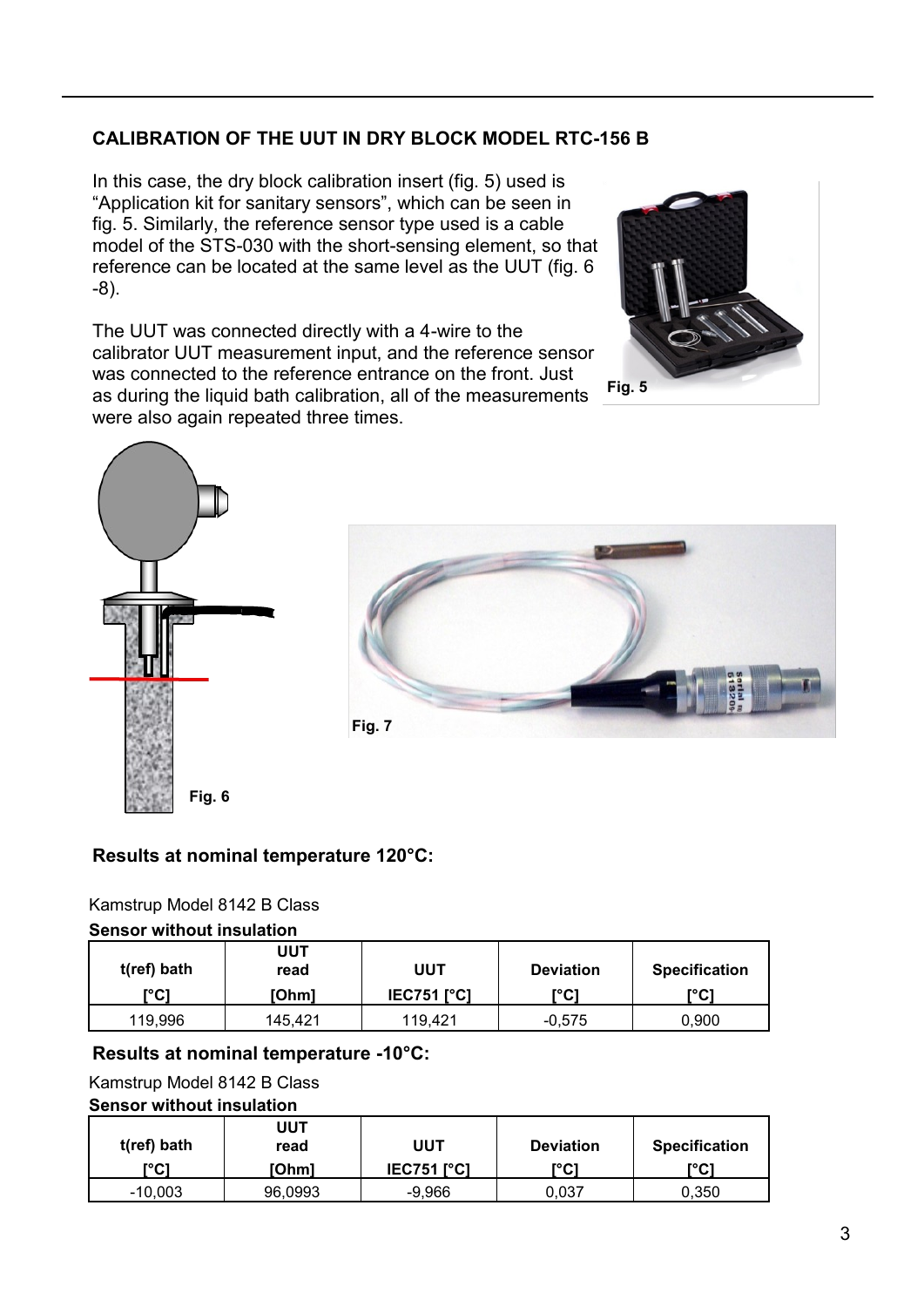As with the liquid bath calibration, these results initially appeared to be at the same level and within the Class B specifications. More on this topic will be provided later in the paper.



# **DRY BLOCK VERSUS LIQUID BATH CALIBRATION RESULTS**

The following results were determined as the difference between dry block and liquid bath calibration, under the conditions described earlier. Moreover, the reference temperatures have been corrected to 120 and -10°C purely for the sake of fair comparison.

# **Temperature adjusted to reference temperature 120°C**

| t(ref) bath<br>[°C] | UUT bath<br>™C i | t(ref) dry block<br>r°Cו | ™Cì     | UUT dry block Variance dry block<br>r°C1 |  |
|---------------------|------------------|--------------------------|---------|------------------------------------------|--|
| 120,000             | 119,518          | 120,000                  | 119,433 | -0,085                                   |  |

# **Temperature adjusted to reference temperature -10°C**

| t(ref) bath | UUT bath  | t(ref) dry block | <b>UUT dry block</b> | Variance dry block |
|-------------|-----------|------------------|----------------------|--------------------|
| r°C1        | r°C1      | r°C1             | ™C1                  | r°C1               |
| $-10,000$   | $-10.027$ | $-10,000$        | $-9,993$             | 0,034              |

# **MEASUREMENT UNCERTAINTIES**

The following measurement uncertainty was calculated for 120°C on a simple basis and only includes essential contributions. Thus standard deviations are not included, since the scattering scheme for both types of calibrations were so small that in this case it does not influence the final result.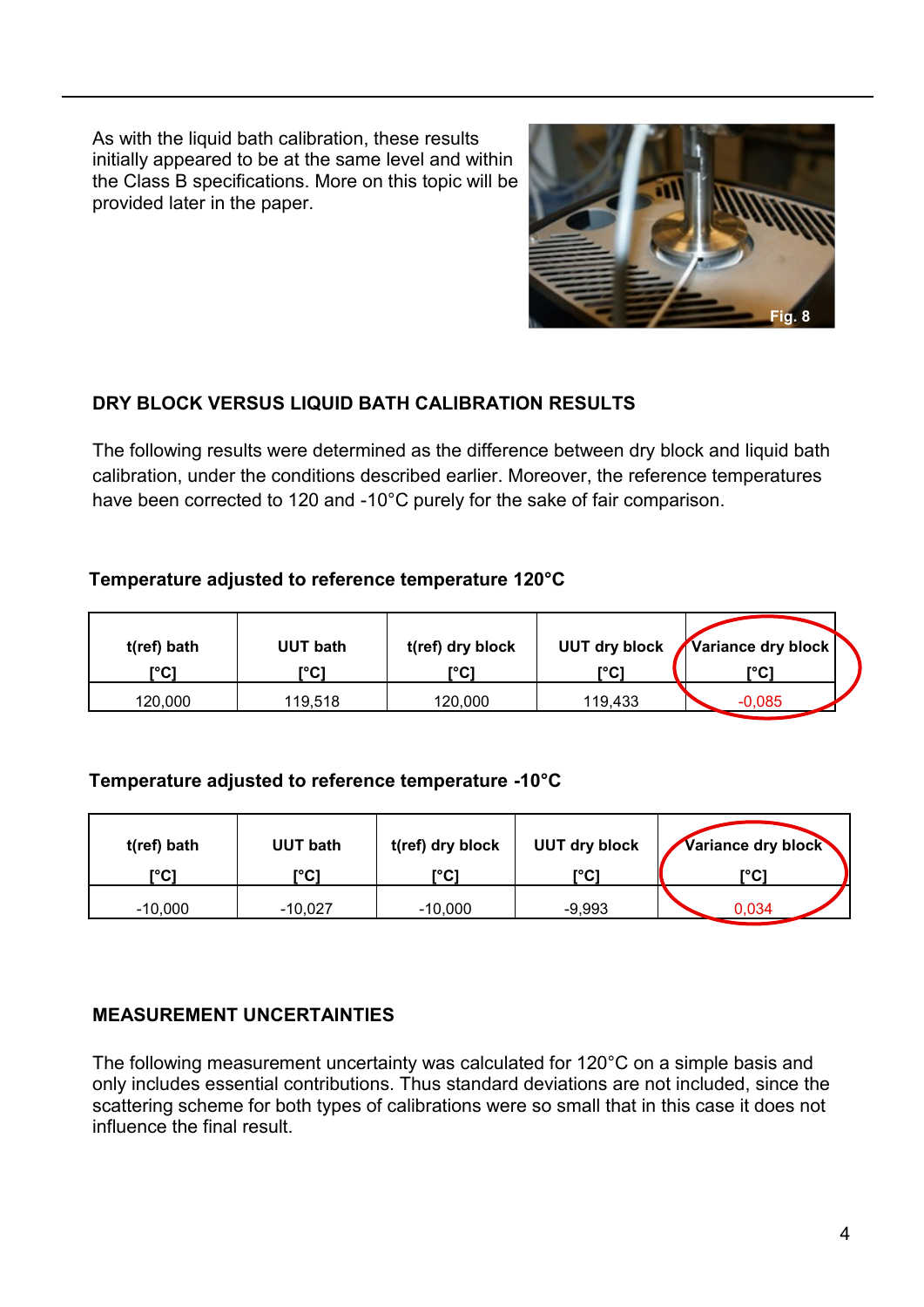| Liquid bath calibration uncertainty at 120 $\degree$ C (-10 $\degree$ C) |                           |                     |            |          |  |  |  |
|--------------------------------------------------------------------------|---------------------------|---------------------|------------|----------|--|--|--|
| Influence parameter                                                      | k=2 specification<br>[°C] | <b>Distribution</b> | $k=1$      | u*u      |  |  |  |
|                                                                          |                           |                     |            |          |  |  |  |
| <b>SPRT</b> reference sensor                                             | 0.014                     | <b>Normal</b>       | 0.00700    | 0.000049 |  |  |  |
| Stability 0.5 h                                                          | 0.006                     | Square              | 0.00346    | 0.000012 |  |  |  |
| Axial gradients*                                                         | $-0.025$                  | Square              | $-0.01443$ | 0.000208 |  |  |  |
| <b>IUUT 4-wire measurement</b>                                           | 0.010                     | <b>Normal</b>       | 0.00500    | 0.000025 |  |  |  |
| lGeometric sum                                                           |                           |                     |            | 0.017156 |  |  |  |
| $k=2$                                                                    |                           |                     |            | 0.034    |  |  |  |

# **Result 120 ± 0.04°C**

| Influence parameter                              | k=2 specification<br>[°C] | <b>Distribution</b> | $k=1$    | $u^*u$   |
|--------------------------------------------------|---------------------------|---------------------|----------|----------|
| Reference entrance includ-<br>ing STS-102 sensor | 0.04                      | Normal              | 0.020000 | 0.000400 |
| Stability 0.5 h                                  | 0.02                      | Square              | 0.011547 | 0.000133 |
| Axial gradients                                  | 0.01                      | Square              | 0.005774 | 0.000033 |
| UUT 4-wire measurement                           | 0.01                      | Normal              | 0.005000 | 0.000025 |
| Geometric sum                                    |                           |                     |          | 0.024324 |
| $k=2$                                            |                           |                     |          | 0.049    |
| $k=2$                                            |                           |                     |          | 0,049    |

# **Result 120 +/- 0,05 °C**

\*)The axial gradients of the applied LAUDA bath are measured with a special temperature sensor, which is bent into a U so that the sensor can measure at the surface of the bath (fig. 9). To perform this measurement two sensors were used. One is located next to the fully immersed sensor, in this case at 100 mm, while

the U sensor is immersed until the measuring head is just touching the liquid surface. The measurements were taken between the two sensors in small steps of 20 mm each. The following table shows the results of the measurements.

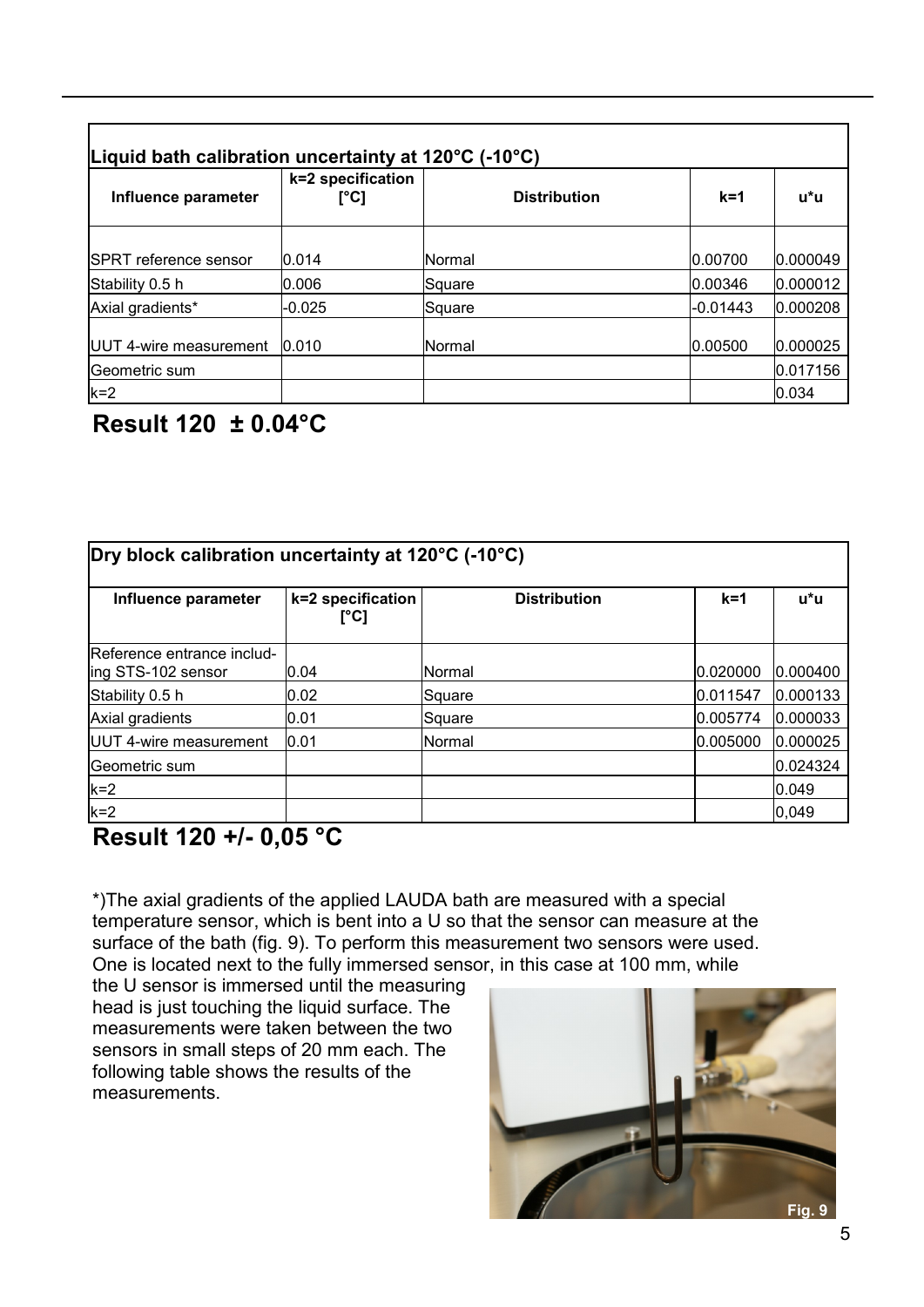| <b>Lauda Bath</b>             |                       | <b>Reg A020</b>        |                        |            |  |  |
|-------------------------------|-----------------------|------------------------|------------------------|------------|--|--|
| 4 mm sensor: STS-100-500 A    |                       |                        |                        |            |  |  |
| 4 mm sensor: Special U-sensor |                       |                        |                        |            |  |  |
| <b>Set temp</b>               | 120°C                 |                        |                        |            |  |  |
| Position                      | $T-1$ [ $^{\circ}$ C] | $T-2.$ [ $^{\circ}$ C] | $dT \upharpoonright C$ | dTkor.[°C] |  |  |
| 0                             | 117,601               | 117,545                | 117,601                | 0          |  |  |
| 20                            | 117,599               | 117,624                | 117,599                | 0,025      |  |  |
| 40                            | 117,595               | 117,619                | 117,595                | 0,024      |  |  |
| 60                            | 117,590               | 117,614                | 117,590                | 0,024      |  |  |
| 80                            | 117,596               | 117,619                | 117,596                | 0,023      |  |  |
| 100                           | <u>117,590</u>        | 117,614                | 117,590                | 0,024      |  |  |

## **ERROR SOURCES**

#### **Influence of axial temperature gradients:**

The observant reader will notice that there are no documented axial gradients in the RTC dry block. This is not an oversight, but it is not directly possible to measure these gradients in the upper part of calibration insert.

In the uncertainty budget for the LAUDA bath, the maximum measured gradient is conservatively used, although the curve is flat just below the surface and exhibits almost no temperature variations down to the measured 100 mm.

The measured difference between the bath and dry block are an expression of the relatively large gradient transparencies that need to be in the top of calibration insert. It is therefore important that the reference sensor is placed at the same level as the UUT to eliminate some of gradient influence.

In principle, gradients would have no influence on measurement results if both the UUT and reference sensor possessed exactly the same thermal properties.

#### **Influence of calibrator stability:**

Generally, the RTC calibrator complied with the specified stability of  $\pm$  0.005°C within a good margin. However, the sanitary sensor with flange and the large protruding mass affects stability negatively. Therefore, the stability requirement was set to ±0.02°C, which was easy to comply with.

#### **Influence of ambient temperature:**

It is important for the UUT to either copy the installation process during calibration as best possible, or at least clearly document the conditions. This applies to both dry block and bath calibration.

This effect is measured both at -10°C and at 120°C, because these temperatures are farthest from the ambient temperature, and it is here we assumed that the effect is greatest.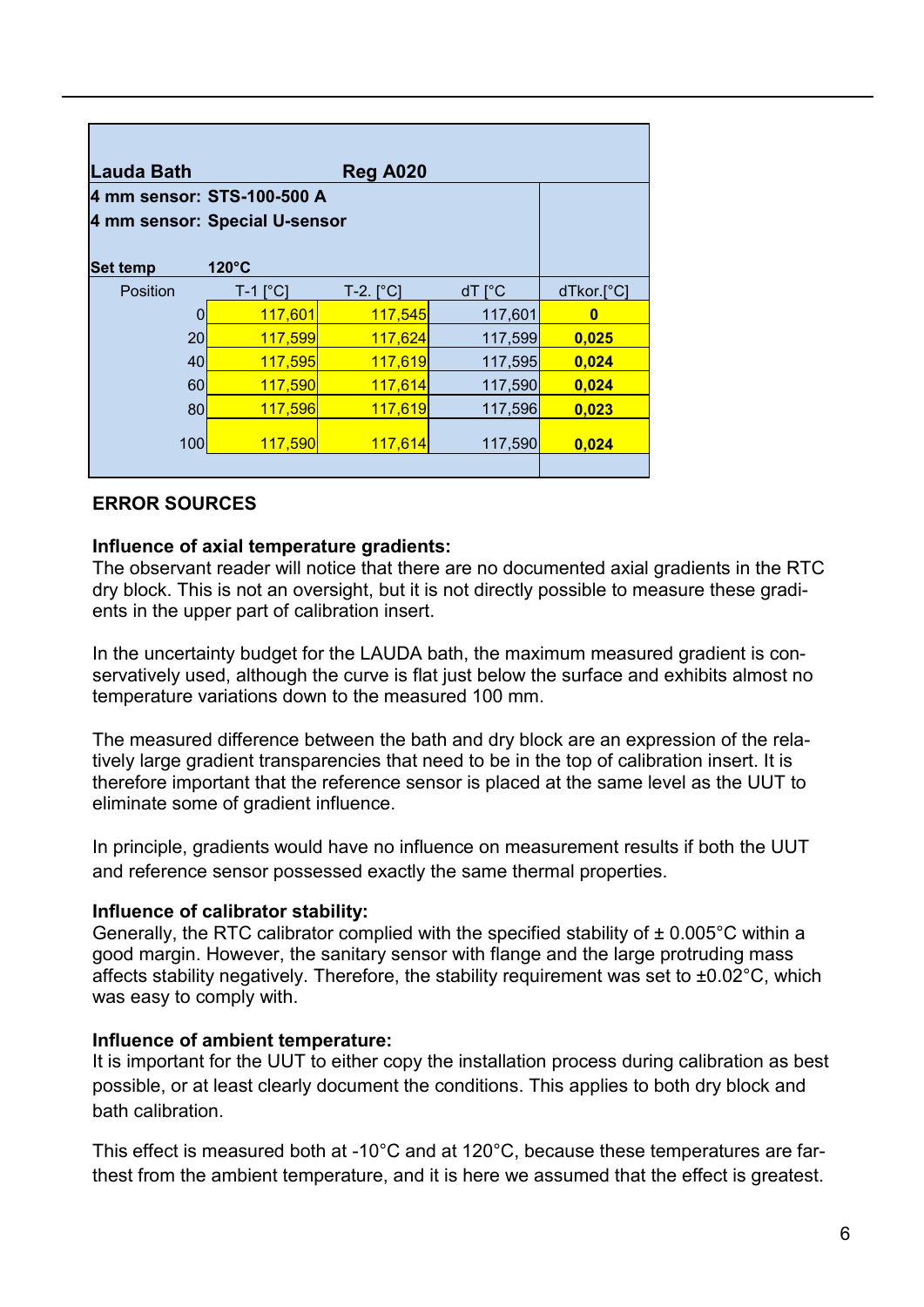The dry-block results are compared with and without ceramic wool and by bath measuring. Similar comparisons are made but this time between the UUT immersed to the underside of the flange and immersed so deeply it is practically possible.

# **Results dry block at 120°C:**

#### **Sensor without insulation**

| t(ref) $^{\circ}$ C | UUT read | UUT                | <b>Deviation</b> | l Specification |
|---------------------|----------|--------------------|------------------|-----------------|
| ™Cï                 | [Ohm]    | <b>IEC751 I°C1</b> | "C)ା             | ™C`I            |
| 119.996             | 145.421  | 119,421            | $-0.575$         | 0.900           |

#### **Sensor insulated with ceramic wool**

| t(ref) $^{\circ}$ C | UUT read | UUT                | <b>Deviation</b> | <b>Specification I</b> |
|---------------------|----------|--------------------|------------------|------------------------|
| ${^{\circ}C}$       | [Ohm]    | <b>IEC751 I°C1</b> | י°Cו             | ™C1                    |
| 120,005             | 145,9548 | 119.597            | $-0,408$         | 0.900                  |

## **Results dry block at -10°C:**

#### **Sensor without insulation**

| t(ref) $^{\circ}$ C | UUT read | UUT               | <b>Deviation</b> | <b>Specification</b> |
|---------------------|----------|-------------------|------------------|----------------------|
| r°C)                | [Ohm]    | <b>IEC751 PCI</b> | r°C1             | "C)                  |
| -10.003             | 96,0993  | -9.966            | 0.037            | 0.350                |

#### **Sensor insulated with ceramic wool**

| t(ref) $^{\circ}$ C | UUT read | UUT               | <b>Deviation</b> | Specification |
|---------------------|----------|-------------------|------------------|---------------|
| [°C]                | [Ohm]    | <b>IEC751 PCI</b> | ™Cì              | "C)           |
| -9.999              | 96.134   | -9.878            | 0.121            | 0.350         |

# **Results liquid bath at 120°C**

#### **Sensor immersed to liquid surface**

| t(ref) $^{\circ}$ C | UUT read     | <b>UUT</b>        | <b>Deviation</b> | Specification |
|---------------------|--------------|-------------------|------------------|---------------|
| <b>r°C)</b>         | <b>[Ohm]</b> | <b>IEC751 PC1</b> | ™C) <sup>-</sup> | r°C1          |
| 119.838             | 145.8243     | 119.356           | $-0.482$         | 0.899         |

#### **Sensor totally immersed**

| t(ref) $^{\circ}$ C | <b>UUT</b> read | UUT               | <b>Deviation</b> | Specification |
|---------------------|-----------------|-------------------|------------------|---------------|
| ™Cï                 | <b>[Ohm]</b>    | <b>IEC751 PCI</b> | יC)              | [°C]          |
| 119.833             | 145.9164        | 119.597           | $-0.236$         | 0.899         |

# **Results liquid bath at –10°C**

## **Sensor immersed to liquid surface**

| t(ref) $^{\circ}$ C | UUT read     | UUT                | <b>Deviation</b> | <b>Specification</b> |
|---------------------|--------------|--------------------|------------------|----------------------|
| r∘C).               | <b>[Ohm]</b> | <b>IEC751 I°C1</b> | r°Cì             | "C) ີ                |
| -9.966              | 96.0885      | -9.993             | $-0.027$         | 0.350                |

#### **Sensor totally immersed**

| t(ref) $^{\circ}$ C | <b>UUT</b> read | UUT               | <b>Deviation</b> | Specification |
|---------------------|-----------------|-------------------|------------------|---------------|
| <b>r°C1</b>         | <b>[Ohm]</b>    | <b>IEC751 PCI</b> | ™Cl              |               |
| -9.966              | 96,0744         | -10.03            | -0.064           | 0.350         |

**Difference: 0,17°C**

> **Difference: 0,08°C**







**0,04°C**